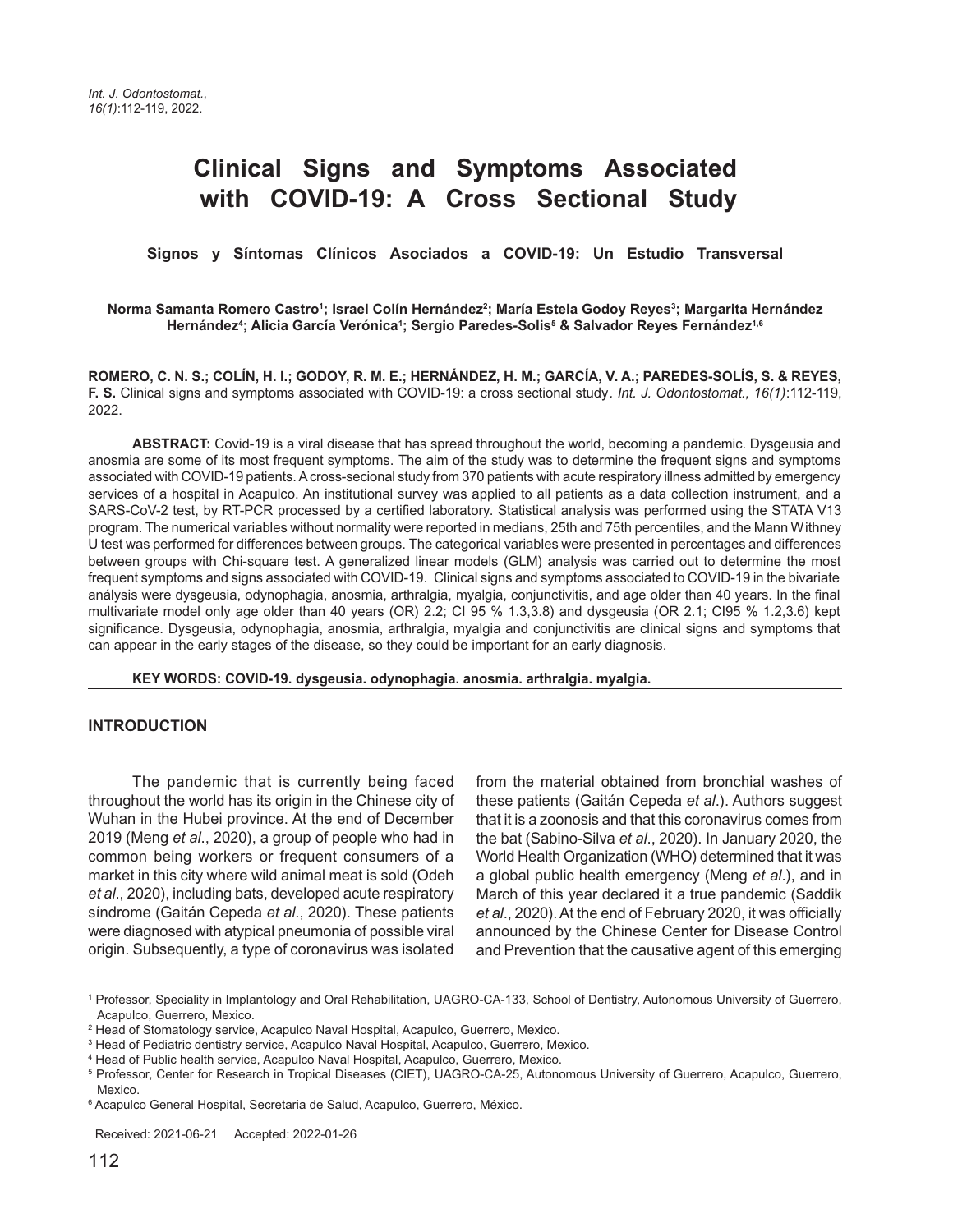disease called COVID-19 was a new coronavirus called SARSCoV-2 for its acronym in English (Severe acute respiratory syndrome coronavirus-2) and in the same month it had already expanded to 34 countries, reaching more than 80,000 laboratory-confirmed cases and more than 2,500 deaths (Meng et al.).

Human coronaviruses (HCoV) were for a long time considered harmless pathogens that cause the common cold, however in 2003 (Smales & Samaranyake, 2003; Saddik et al.) and 2012 (Kharma et al., 2015), two variants of coronavirus emerged that caused major epidemics. The severe acute respiratory syndrome coronavirus (SARS-CoV) and the Middle East respiratory syndrome coronavirus (MERS-CoV) respectively (Saddik et al.).

Recent research concludes that this virus is zoonotic from some species of bat, and that the transmission initially took place from animal to human, to later be transmitted from human to human by drops of saliva and direct contact. The virus is currently known to be present in the feces, urine, and saliva of infected people (Smales & Samaranyake; Meng et al.). Its incubation period ranges from 5 to 6 days and it can last up to 14 days (Meng et al.).

Fortunately, most people who become infected with this virus are asymptomatic or develop mild signs or symptoms such as fever, dry cough, fatigue, muscle pain, diarrhea, and vomiting. Still others develop acute respiratory failure, arrhythmias, and shock, for which they must be transferred to an intensive care unit. These serious and sometimes fatal conditions tend to occur in older people or those with pre-existing systemic diseases such as diabetes mellitus, high blood pressure and other cardiovascular diseases, which worsens the prognosis (Meng et al.).

The diagnosis is based on four aspects: The history of contact with potentially infected people, signs and symptoms, imaging studies, and laboratory tests.

The main way to control the spread of COVID-19 is to prevent person-to-person transmission, which can be achieved through a combination of public health measures, including the rapid identification and isolation of infected people (Pissurno et al., 2020).

Hand hygiene remains the most appropriate measure to reduce the risk of transmission. SARSCoV-2 can remain active on surfaces from a few hours to several days, depending on the type of surface, temperature or humidity of the environment.

The recommended measures for dental clinical practice are aimed at different infection control methods such as physical barriers, area management and general asepsis, antisepsis and sterilization measures (Meng et al.).

Angiotensin-converting enzyme 2 (ACE2) has been reported to be the major host cell receptor for 2019 nCoV and plays a crucial role in virus entry into the cell to cause eventual infection. Recent work has shown that ACE2 is expressed in the oral mucosa, especially in the mucus of the tongue, so the oral cavity may be a highrisk site for infectious susceptibility to COVID-19 (Dos Santos et al., 2020).

The genome of the COVID-19 virus has been detected in saliva in most patients with this disease, indicating possible infection of the salivary glands (To et al., 2020).

Because Covid-19 is an emerging disease, there are not many publications of an association of oral lesions to the disease. One of those publications is the one that reported the case of a 45-year-old female who presented an irregular ulceration in the oral mucosa, however, the authors concluded that it is only a possible incidental finding (Chaux-Bodard et al., 2020). Another article reports three cases of oral mucosa ulcerations and blisters in one positive and two COVID-19 suspects but they suppose that many intraoral findings can often go unnoticed due to the lack of an intraoral examination during hospital admission (Sinadinos & Shelswell, 2020). Other researchers have published isolated cases of lesions of the oral mucosa in patients with the disease (Dos Santos et al.). Olfactory and gustatory disorders have also been reported as prevalent symptoms in COVID-19 (Barón-Sánchez et al., 2020; Abalo-Lojo et al., 2020; Levinson et al., 2020; Russell et al., 2020).

The objective of this research was to determine the frequent signs and symptoms associated with COVID-19 positive patients.

# **MATERIAL AND METHOD**

We carried out a cross-secional study from 370 patients with acute respiratory illness admitted by emergency services of a hospital in Acapulco, Mexico, from April 13th to August 29th, 2020. All patients had a SARS-CoV-2 test, by real-time polymerase chain reaction processed by a certified laboratory, 227 tested positive, 135 negative and 8 cases had unsuitable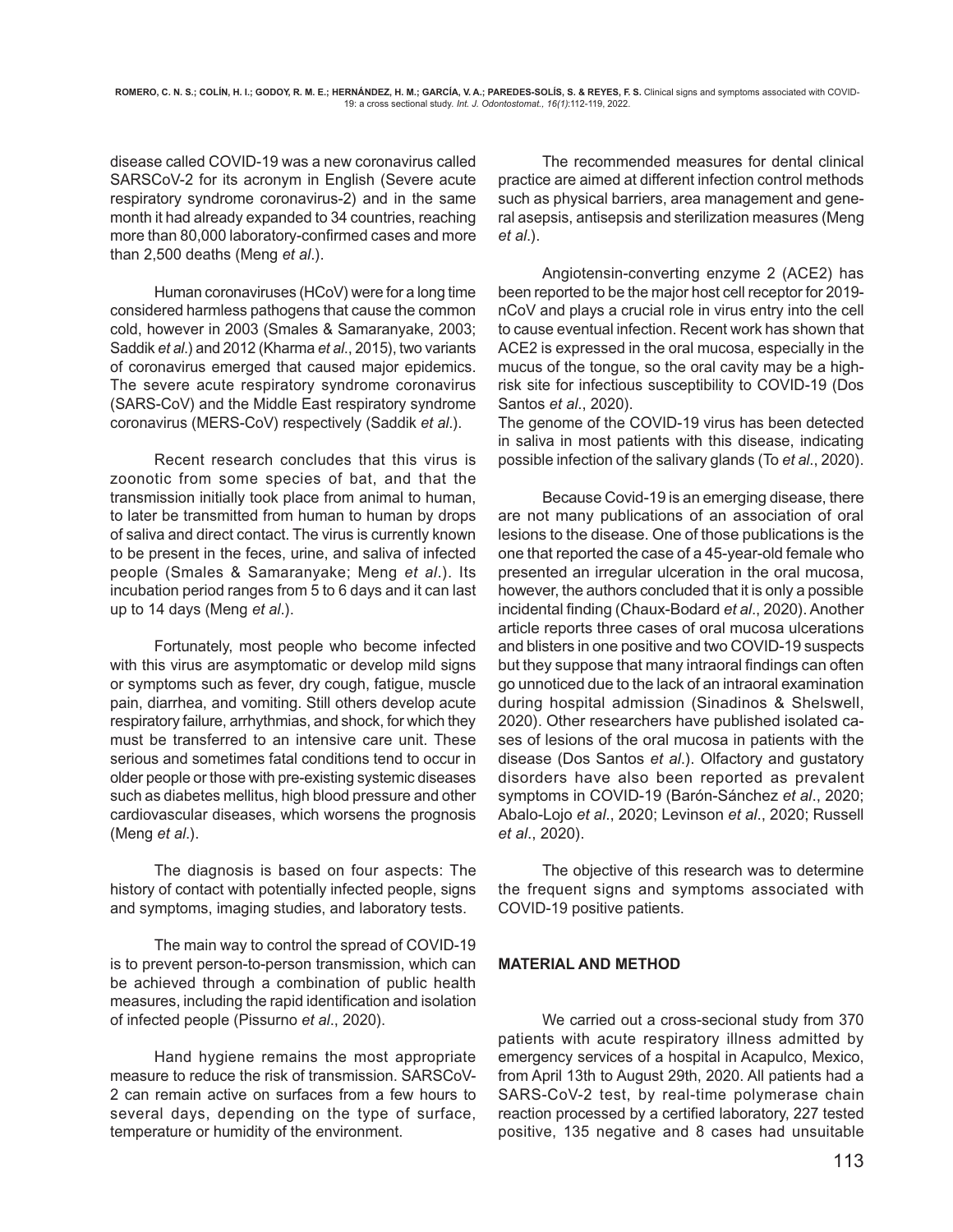samples, leaving 362 useful observations. From patients clinical files we collected clinical signs and symptoms related to acute respiratory illness. Clinical signs and symptoms included in analysis were age, fever, headache, dry cough, fatigue, dysgeusia, odynophagia, anosmia,rhinorrhea, conjunctivitis, polypnea, dyspnea, perioral cyanosis, chest pain, arthralgia, myalgia, general discomfort, diarrhea, and abdominal pain.

The statistical analysis of the data was carried out in the STATA V13 program, simple frequencies of the data are presented, the numerical variable age when not having normality was reported in medians, 25th and 75th percentiles and the Mann Withney U test was applied for difference between groups. The categorical variables were presented in percentages and the differences between groups with the Chi-square test. An generalized linear models (GLM) analysis was carried out to determine the most frequent symptoms and signs associated with COVID-19.

# **RESULTS**

Patients average age was 45 years old (range 33-61); 226 (62 %) were male and 136(38 %) female, the sociodemographic variables are shown in Table I.

Symptoms such as cough, fever, headache and general discomfort were presented by most of the patients since they were admitted for some type of acute respiratory infection, however, Table II shows that there were no significant differences between the positive and negative COVID-19 groups.

Symptoms such as chest pain, rhinorrhea, polypnea, dyspnea, perioral cyanosis, and some gastric symptoms such as diarrhea, abdominal pain, and vomiting were not presented by most of the patients, and there were no significant differences between those who were positive for COVID-19 and those who were negative.

Some patients (65), 18 % reported history of arterial systemic hypertension, 68(19 %) diabetes mellitus type 2 (DM2) and 33(9 %) obesity. Table III shows the systemic condition of the patients.

The most frequent symptoms in positive COVID-19 patients and with significant differences from negative patients were: myalgia conjunctivitis, arthralgia, anosmia, odynophagia, dysgeusia, and age over 40 years.

Other important findings are that of the 141 patients for whom data of anosmia and dysgeusia were obtained, 40 % (57) had both symptoms, and that of the

|  | Table I. Sociodemographic characteristics of the study population. |  |  |
|--|--------------------------------------------------------------------|--|--|
|  |                                                                    |  |  |

| Characteristic                              | Population<br>$n = 362$<br>$(100\%)$ | COVID-19<br>positive<br>$n = 227$<br>(63%) | COVID-19<br>negative<br>$n = 135$<br>(37%) | p value |
|---------------------------------------------|--------------------------------------|--------------------------------------------|--------------------------------------------|---------|
| Age, years <sup>a</sup><br>Sex <sup>b</sup> | 45 (33-61)                           | 46 (34-62)                                 | 41 (31-58)                                 | 0.01    |
| Female                                      | 136 (38)                             | 85 (37)                                    | 52 (38)                                    |         |
| Male                                        | 226 (62)                             | 142 (63)                                   | 84 (62)                                    | 0.95    |
| Total $n$ (%)                               | 362 (100)                            | 227 (100)                                  | 135 (100)                                  |         |
| Occupation <sup>b</sup>                     |                                      |                                            |                                            |         |
| Employees from other areas                  | 193 (53)                             | 114 (50)                                   | 79 (58)                                    |         |
| Health area employees                       | 57 (16)                              | 41 (18)                                    | 16 (12)                                    |         |
| Merchant                                    | 12(3)                                | 9(4)                                       | 3(2)                                       |         |
| Home                                        | 70 (19)                              | 45 (20)                                    | 25 (19)                                    | 0.12    |
| Retired                                     | 20(6)                                | 15(6.5)                                    | 5(4)                                       |         |
| Unemployed                                  | 3(1)                                 | 1(0.5)                                     | 2(1)                                       |         |
| <b>Students</b>                             | 7(2)                                 | 2(1)                                       | 5(4)                                       |         |
| Total $n$ (%)                               | 362 (100)                            | 227 (100)                                  | 135 (100)                                  |         |
|                                             |                                      |                                            |                                            |         |

ªMedian is shown (p25-p75), *p* value calculated by Mann Whitney statistical test; <sup>b</sup>n(%) are shown for categorical variables, p value calculated by Chi Square statistical test.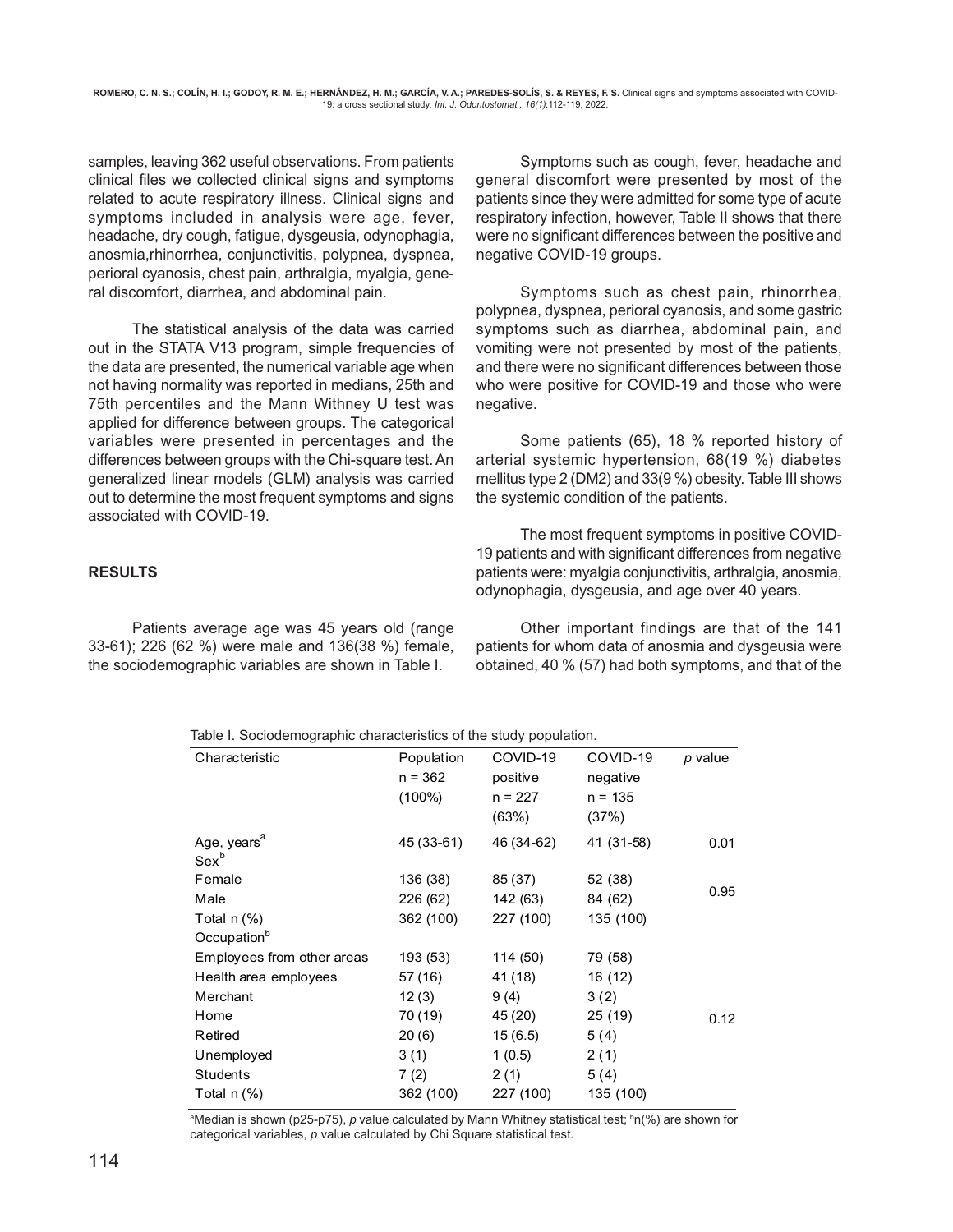|           |            |           | p value                                |
|-----------|------------|-----------|----------------------------------------|
| $n = 362$ | $n = 227$  | $n = 135$ |                                        |
| $(100\%)$ | (63%)      | (37%)     |                                        |
|           |            |           | 0.35                                   |
| 325(90)   | 201 (89)   | 124 (92)  |                                        |
| 37(10)    | 26(11)     | 11(8)     |                                        |
| 362 (100) | 227 (100)  | 135 (100) |                                        |
|           |            |           | 0.38                                   |
| 318 (88)  | 202 (89)   | 116 (86)  |                                        |
| 44 (12)   | 25(11)     | 19 (14)   |                                        |
| 362 (100) | 227 (100)  | 135 (100) |                                        |
|           |            |           | 0.91                                   |
| 304 (84)  | 191 (84)   | 113 (84)  |                                        |
| 58 (16)   | 36 (16)    | 22 (16)   |                                        |
| 362 (100) | 227 (100)  | 135 (100) |                                        |
|           |            |           | 0.32                                   |
| 255 (70)  | 165 (73)   | 90 (67)   |                                        |
| 106 (29)  | 61(26)     | 45 (33)   |                                        |
| 361 (99)  | 226 (100)  | 135 (100) |                                        |
|           | Population |           | COVID-19 positive<br>COVID-19 negative |

Table II. Frequent clinical signs and symptoms of the study population n(%) are shown for categorical variables; p value calculated by Chi Square statistical test.

Table III. Study population systemic condition.

| Characteristic  | Population | COVID-19 positive | COVID-19 negative | $p$ value |
|-----------------|------------|-------------------|-------------------|-----------|
|                 | $n = 362$  | $n = 227$         | $n = 135$         |           |
|                 | (100 %)    | (63%)             | (37%)             |           |
| Hypertension    |            |                   |                   | 0.69      |
| Yes             | 65 (18)    | 42 (20)           | 23(17)            |           |
| No              | 296 (82)   | 184 (80)          | 112 (83)          |           |
| Total           | 361 (100)  | 226 (100)         | 135 (100)         |           |
| Obesity         |            |                   |                   | 0.79      |
| Yes             | 33(9)      | 20(9)             | 13(10)            |           |
| No              | 329 (91)   | 207 (91)          | 122 (90)          |           |
| Total           | 362 (100)  | 227 (100)         | 135 (100)         |           |
| <b>Diabetes</b> |            |                   |                   | 0.00      |
| Yes             | 68 (19)    | 52(23)            | 16 (12)           |           |
| No              | 294 (81)   | 175 (77)          | 119 (88)          |           |
| Total           | 362 (100)  | 227 (100)         | 135 (100)         |           |
| Smoking         |            |                   |                   | 0.18      |
| Yes             | 3(1)       | 3 <sub>1</sub>    | 0(0)              |           |
| No              | 359 (99)   | 224 (99)          | 135 (100)         |           |
| Total           | 362 (100)  | 227 (100)         | 135 (100)         |           |
|                 |            |                   |                   |           |

n(%) are shown for categorical variables; P value calculated by Chi Square statistical test.

52 COVID-19 positive patients with diabetes mellitus, 15.4 % (8) died during their hospital stay.

Table IV shows the results of the analysis of bivariate generalized linear models (GLM) of clinical signs and symptoms associated to COVID-19. In the final multivariate model only age older than 40 years (OR 2.2; CI95 % 1.3,3.8) and dysgeusia (OR 2.1; CI95 % 1.2,3.6) kept statistical significance.

| Table IV. Clinical signs and symptoms associated to COVID-19 |     |          |           |  |  |  |
|--------------------------------------------------------------|-----|----------|-----------|--|--|--|
| Characteristic                                               | OR  | 95%CI    | $p$ value |  |  |  |
| Age older than 40 years                                      | 1.6 | 1.1, 2.5 | 0.03      |  |  |  |
| Arthralgia                                                   | 2.4 | 1.6, 3.7 | 0.00      |  |  |  |
| Conjunctivitis                                               | 1.9 | 1.1, 3.6 | 0.03      |  |  |  |
| Myalgia                                                      | 1.9 | 1.3.3.1  | 0.00      |  |  |  |
| Odynophagia                                                  | 1.6 | 1.1, 2.4 | 0.04      |  |  |  |
| Anosmia                                                      | 1.9 | 1.1, 3.4 | 0.01      |  |  |  |
| Dysgeusia                                                    | 2.2 | 1.2.3.8  | 0.00      |  |  |  |

Generalized linear models bivariate analysis (GLM); OR = odds ratio.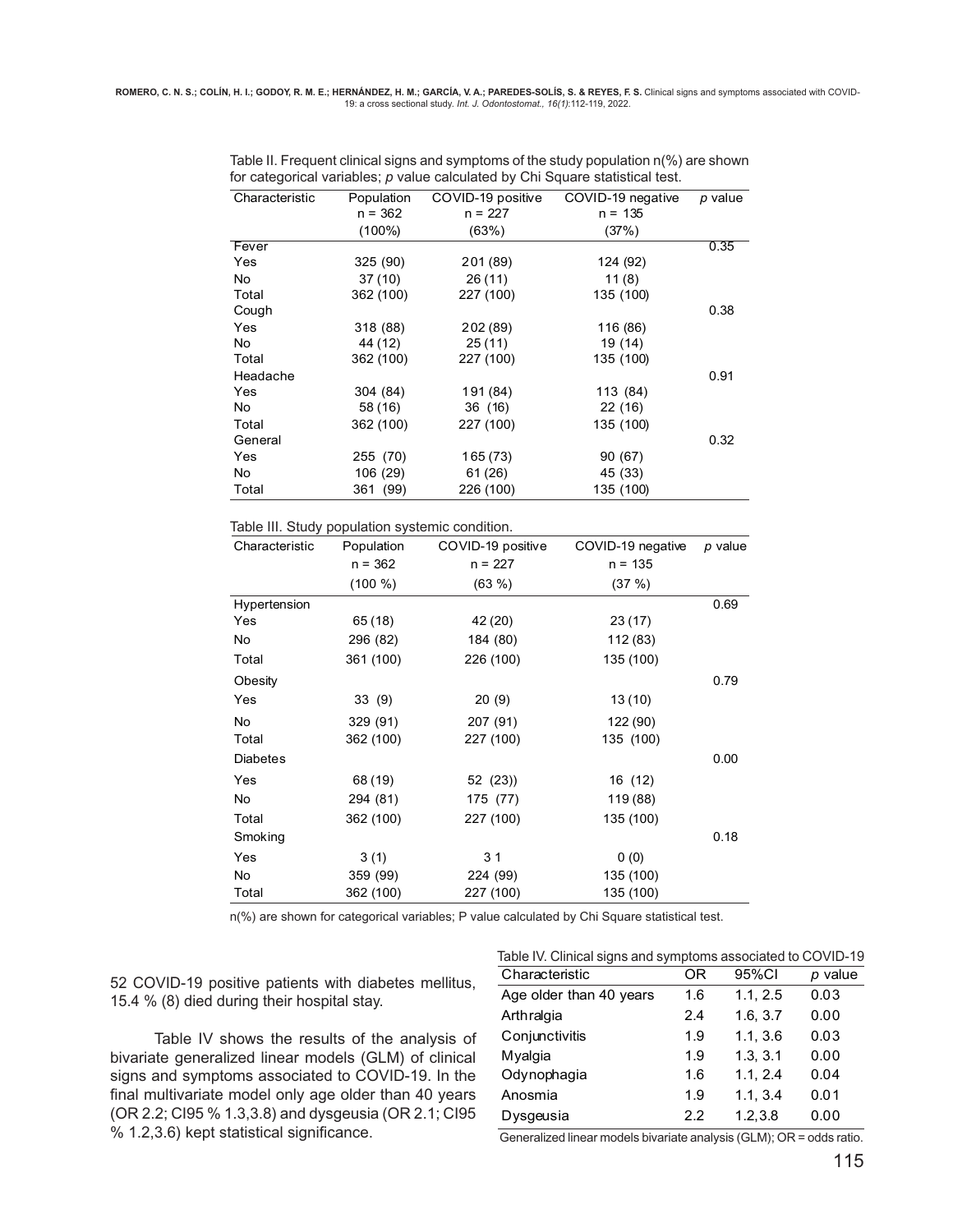ROMERO, C. N. S.; COLÍN, H. I.; GODOY, R. M. E.; HERNÁNDEZ, H. M.; GARCÍA, V. A.; PAREDES-SOLÍS, S. & REYES, F. S. Clinical signs and symptoms associated with COVID-19: a cross sectional study. Int. J. Odontostomat., 16(1):112-119, 2022.

| Characteristic | Population | COVID-19 positive | COVID-19 negative | p value |
|----------------|------------|-------------------|-------------------|---------|
|                | $n = 362$  | $n = 227$         | $n = 135$         |         |
|                | $(100\%)$  | (63%)             | (37%)             |         |
| Arthralgia     |            |                   |                   | 0.00    |
| Yes            | 205 (57)   | 147 (65)          | 58 (43)           |         |
| <b>No</b>      | 156 (43)   | 80 (35)           | 76 (57)           |         |
| Total          | 361 (100)  | 227 (100)         | 134 (100)         |         |
| Myalgia        |            |                   |                   | 0.00    |
| Yes            | 237 (65)   | 162 (71)          | 75 (56)           |         |
| No.            | 125 (35)   | 65 (29)           | 60 (44)           |         |
| Total          | 362 (100)  | 227 (100)         | 135 (100)         |         |
| Odynophagia    |            |                   |                   | 0.04    |
| Yes            | 225 (62)   | 150 (66)          | 75 (56)           |         |
| No.            | 137 (38)   | 77 (34)           | 60 (44)           |         |
| Total          | 362 (100)  | 227 (100)         | 135 (100)         |         |
| Anosmia        |            |                   |                   | 0.01    |
| Yes            | 89 (38)    | 62 (44)           | 27 (28)           |         |
| No             | 148 (62)   | 80 (56)           | 68 (72)           |         |
| Total          | 237 (100)  | 142 (100)         | 95 (100)          |         |
| Dysgeusia      |            |                   |                   | 0.00    |
| Yes            | 93 (39)    | 66 (46)           | 27(28)            |         |
| No             | 145 (61)   | 77 (54)           | 68 (72)           |         |
| Total<br>(0)   | 238 (100)  | 143 (100)         | 95 (100)          |         |

|  |  | Table V. Signs and symptoms with significant differences between groups. |
|--|--|--------------------------------------------------------------------------|
|  |  |                                                                          |

n (%) are shown for categorical variables; P value calculated by Chi Square statistical test.

#### **DISCUSSION**

This cross-secional study carried out in patients with COVID-19 at a hospital in Acapulco, México, shows important results regarding the most frequent signs and symptoms that were found in the institutional admission COVID-19 format, such as dysgeusia, odynophagia, anosmia, arthralgia, myalgia, conjunctivitis, age older tan 40 years and comorbidity with diabetes mellitus. Two of the symptoms that showed significant differences between positive for COVID-19 and those negative were dysgeusia and anosmia (Table V). Of the patients who tested positive for COVID-19, 46 % had dysgeusia, 44 % had anosmia, and 40 % had both. This agrees with Abalo-Lojo et al. who reported high percentages of these signs. Of the total of their sample, 58.8 % had anosmia, and 56.5 % had dysgeusia. Other authors such as Levinson et al. in a sample of 42 patients with COVID-19 reported 35.7 % anosmia and 33.3 % dysgeusia.

However, there are reports of much higher percentages of presentation of these disorders in COVID-19 patients such as that of Ormianer, who reported that 67 % of their patients had olfactory disorders and 52 % taste alteration (Biadsee et al., 2020).

Other authors report different percentages of anosmia in their COVID-19 patients, such as Klopfenstein et al. (2020) who found 47 % of this disorder.

Salmon et al. (2020) reported in their study of 55 patients, that 92 % of all patients with olfactory alterations were positive for SARSCov-2.

Although the cause of these taste and olfactory alterations is not clear, it is thought that the virus damages the taste and olfactory cells by binding to the angiotensinconverting enzyme 2 receptor, which is expressed both in the mucosa of the tongue and in the olfactory mucosa (Abalo-Lojo et al.; Lozada-Nur et al., 2020).

Patients often find it difficult to distinguish between smell and taste disturbances. Therefore, in patients who refer to these alterations in a combined way in COVID-19, there is the possibility of an underlying olfactory alteration being the primary etiology. The perceived taste disturbance could be secondary to anosmia, rather than any actual disturbance with the taste system. We must pay attention to the cases of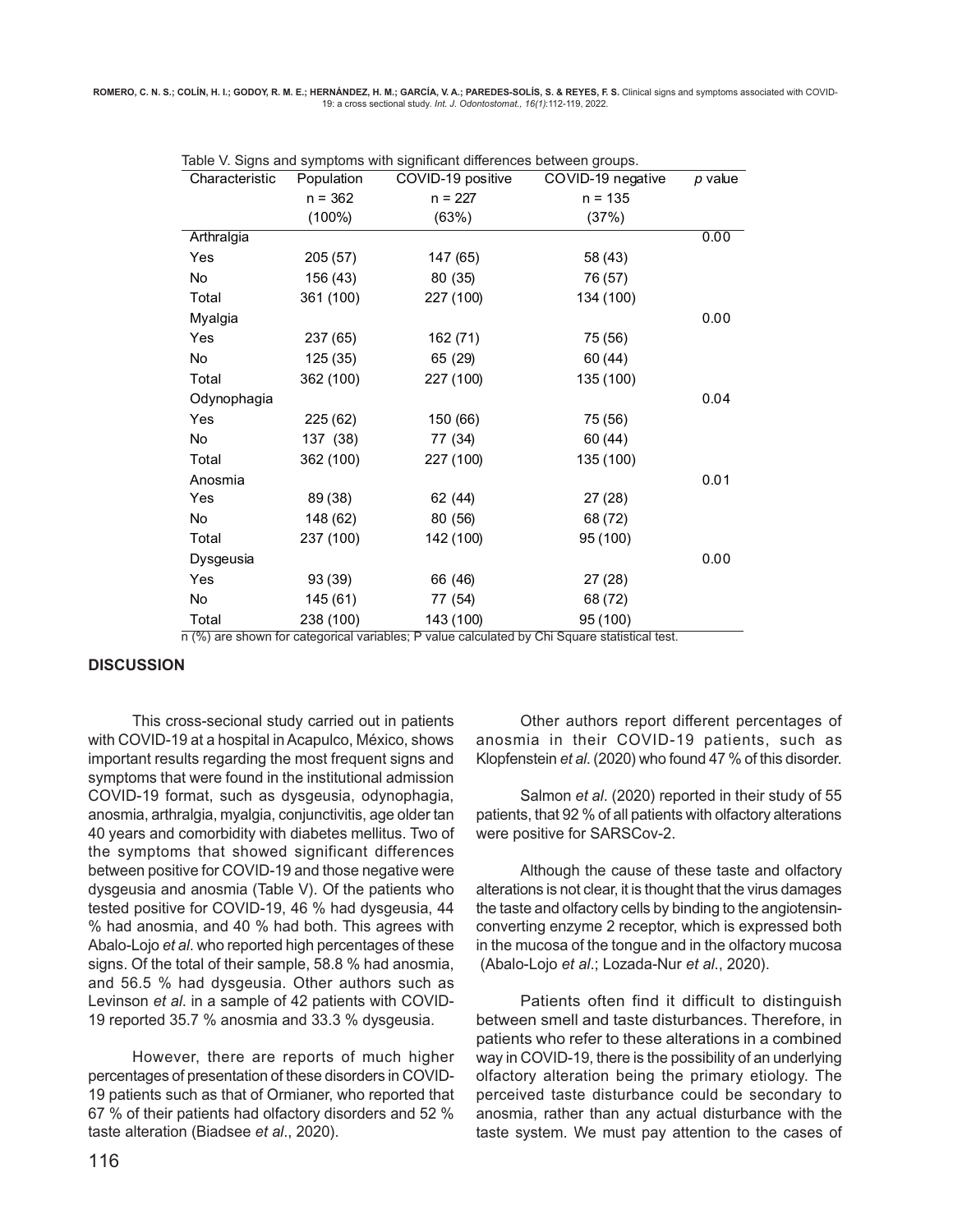patients who reported having taste alterations without alterations in smell. This could be the first report of any oral manifestation associated with COVID-19 (Vinayachandran & Balasubramanian, 2021).

Our results lead us to affirm, like Abalo-Lojo et al., that these two symptoms are essential for the early diagnosis of COVID-19 because they usually appear in the first days of the disease.

In this regard, Levinson et al. reported that both symptoms began approximately on the third day after the onset of the disease, and that most of these patients recovered both senses about a week after being detected. Another relevant data reported by Ormianer is that within their studied patients, 38.3 % presented smell alterations and 38.2 % presented taste alterations as initial symptoms (Biadsee et al.).

With the data obtained in this research on taste and smell alterations, we intend to contribute to the evidence that Russell et al. consider necessary to affirm this association.

Our patients presented other signs and symptoms similar to those reported by most authors, such as fever, cough, headache and general attack, chest pain, rhinorrhea, polypnea, dyspnea, perioral cyanosis, and some gastrointestinal symptoms such as diarrhea, pain abdominal pain and vomiting (Meng et al.; Abalo-Lojo et al.; Biadsee et al.; Klopfenstein et al.). However, none of the aforementioned signs or symptoms showed significant differences between the groups that were positive and negative for COVID-19.

Other symptoms frequently associated with COVID-19, such as odynophagia, arthralgia and myalgia, also showed significant differences between the groups that were positive and negative for COVID-19. In our studies we found 66 % percentage of odynophagia, against 30 % of Abalo-Lojo et al., 43 % of Klopfenstein et al. and 26 % of Ormianer (Biadsee et al.).

Regarding arthralgia, we found 75 %, against 72 % reported by Klopfestein et al., and Myalgias with 71 % in our study, against 74 %, 46.6 % and 47 % reported by Klopfestein et al., Abalo-Lojo et al. and Ormianer respectively (Biadsee et al.).

 Within the systemic conditions presented by the patients, only diabetes mellitus showed significant differences between the groups, with a greater number of diabetics in proportion among the positive than among

the negative cases, being 23 % of the total COVID-19 positive patients diabetics. These data coincide with the global consensus regarding the association between COVID-19 and diabetes mellitus (Rubino et al., 2020). This association is bidirectional as stated by Rubino et al., who afirm that diabetes increased risk of getting COVID-19, and that COVID-19 can lead to new-onset diabetes and/or serious metabolic complications of preexisting diabetes. In our study 8 patients (15.4 %) of the total diabetic and COVID-19 positive patients (52 patients) died during their hospital stay.

The sample size was determined by the number of patients who came to the study hospital for consultation with respiratorydisorders, until the moment when the cases of covid-19 decreased significantly in this hospital and throughout Mexico. We waited until then, in order to achieve the largest possible sample size. It is evident that this study can be expanded and reconsidered with a much larger sample depending on the new cases from the cut-off.

We consider that our sample size is a strength of this study since it is very competitive compared to other similar studies. Some of its limitations are that a large amount of missing or non-obtained data is presented. Another aspect that we did not consider in this research, and that it would be important to incorporate in future studies, is the time of installation of the symptoms, as well as their duration.

There is no consensus on whether the oral manifestations of isolated cases or small series of recently published COVID-19 patients are incidental findings, or if they are associated in a secondary way with other symptoms such as fever, and the weakening suffered by these patients, or as a direct consequence of virus infection on the oral mucosa (Dos Santos et al.; Chaux-Bodard et al.; Sinadinos & Shelswell; Carreras-Presas et al., 2021). We agree with various researchers such as Martín Carreras-Presas et al. who affirm regarding the possibility that intraoral injuries could be going unnoticed due to the lack of detailed intraoral examinations, because when patients are hospitalized by COVID-19, care is focused to the serious aspects of the disease (Carreras-Presas et al.).

# **CONCLUSIONS**

Arthralgia, dysgeusia, anosmia, myalgia, conjunctivitis and age older than 40 years are clinical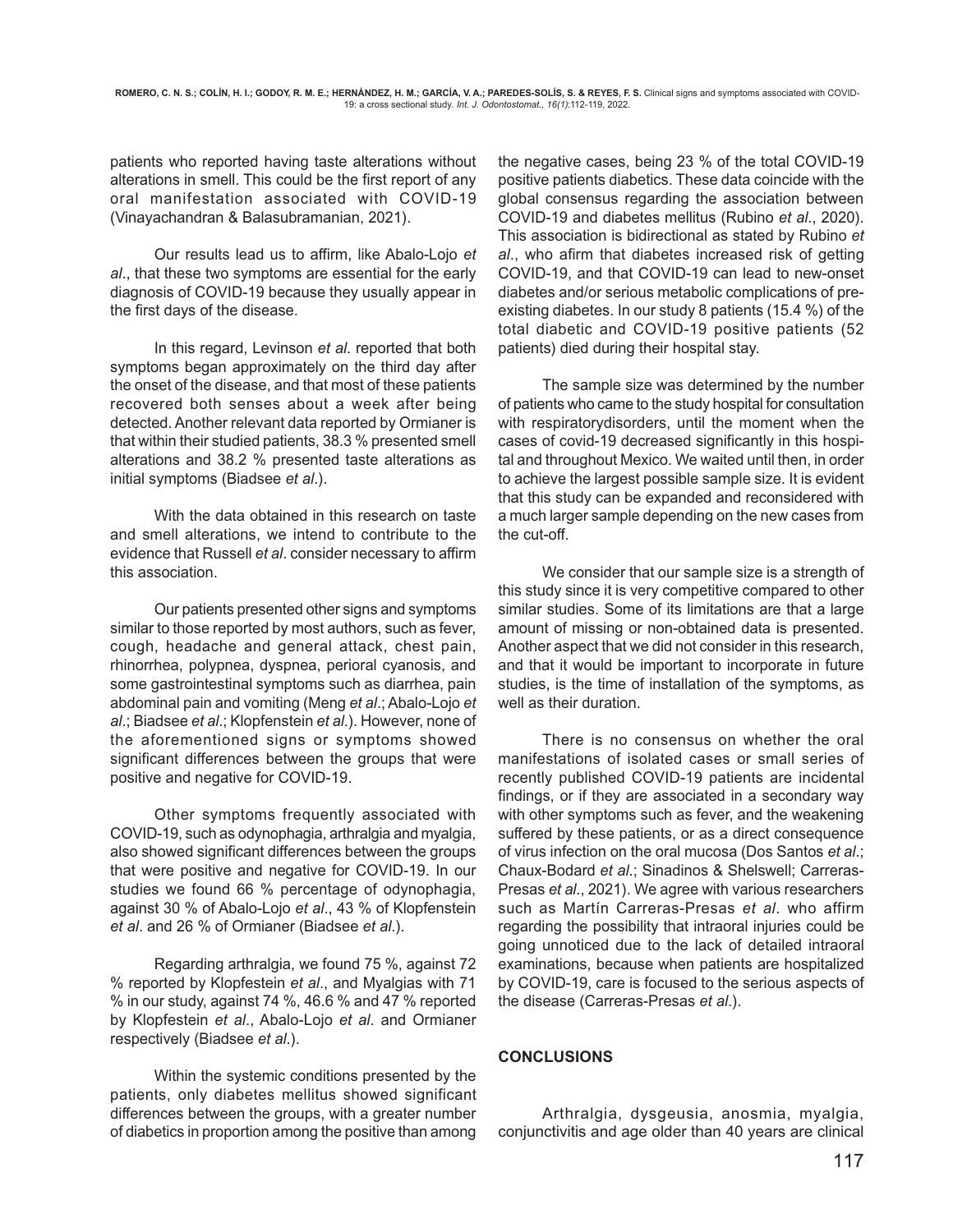signs and symptoms associated with COVID-19. These signs could appear in the early stages of the disease so they could be important data for obtaining an early diagnosis.

In the final multivariate model only age older than 40 years and dysgeusia kept statistical significance. Most likely, if the sample had been larger, all the signs and symptoms of the bivariate analysis would have remained associated.

## **ETHICS APPROVAL**

This research was approved by the hospital committee for bioethics and biosafety (constitutive act number 02/20-extraordinary sesión of June 23th, 2020) of the study hospital. The present study did not put the integrity and life of the patients at risk, since the procedures had diagnostic purposes for admission to the hospital (survey), the doctors in charge of the survey put on the protective equipment used by the study hospital for patients at risk of COVID-19.

**ROMERO, C. N. S.; COLIN, H. I.; GODOY, R. M. E.; HERNÁNDEZ, H. M.; GARCÍA, V. A.; PAREDES-SOLÍS, S. & REYES, F. S.** Signos y síntomas clínicos asociados a COVID-19: Un estudio transversal. Int. J. Odontostomat., 16(1):112-119, 2022.

**RESUMEN:** El Covid-19 es una enfermedad viral que se ha extendido por todo el mundo, convirtiéndose en una pandemia. La disgeusia y la anosmia son algunos de sus síntomas más frecuentes. El objetivo del estudio fue determinar los signos y síntomas frecuentes asociados con los pacientes con COVID-19. Estudio transversal de 370 pacientes con enfermedad respiratoria aguda ingresados por los servicios de emergencia de un hospital de Acapulco. A todos los pacientes se les aplicó una encuesta institucional como instrumento de recolección de datos, y una prueba de SARS-CoV-2, por RT-PCR procesada por un laboratorio certificado. El análisis estadístico se realizó utilizando el programa STATA V13. Las variables numéricas sin normalidad se reportaron en medianas, percentiles 25 y 75, y se realizó la prueba U de Mann Withney para diferencias entre grupos. Las variables categóricas se presentaron en porcentajes y diferencias entre grupos con la prueba de Chi-cuadrado. Se realizó un análisis de modelos lineales generalizados (GLM) para determinar los síntomas y signos más frecuentes asociados a la COVID-19. Los signos y síntomas clínicos asociados a COVID-19 en el análisis bivariado fueron disgeusia, odinofagia, anosmia, artralgia, mialgia, conjuntivitis y edad mayor de 40 años. En el modelo multivariado final solo la edad mayor de 40 años (OR) 2,2; IC 95 % 1,3,3,8)

y la disgeusia (OR 2,1; IC95 % 1,2,3,6) mantuvieron significanca estadística. Disgeusia, odinofagia, anosmia, artralgias, mialgias y conjuntivitis son signos y síntomas clínicos que pueden aparecer en etapas tempranas de la enfermedad, por lo que podrían ser importantes para un diagnóstico precoz.

**PALABRAS CLAVE: COVID-19. disgeusia, odinofagia, anosmia, artralgia, mialgia.**

## **REFERENCES**

- Abalo-Lojo, J. M.; Pouso-Diz, J. M. & Gonzalez, F. Taste and Smell Dysfunction in COVID-19 Patients. Ann. Otol. Rhinol. Laryngol., 129(10):1041-2, 2020.
- Barón-Sánchez, J.; Santiago, C.; Goizueta-San Martín, G.; Arca, R. & Fernández, R. Smell and taste disorders in Spanish patients with mild COVID-19. Neurologia (Engl. Ed.), 35(9):633-8, 2020.
- Biadsee, A.; Biadsee, A.; Kassem, F.; Dagan, O.; Masarwa, S. & Ormianer, Z. Olfactory and Oral Manifestations of COVID-19: Sex-Related Symptoms-A Potential Pathway to Early Diagnosis. Otolaryngol. Head Neck Surg., 163(4):722-728, 2020.
- Carreras-Presas, C. M.; Amaro Sánchez, J.; López-Sánchez, A. F.; Jané-Salas, E. & Somacarrera Pérez, M. L. Oral vesiculobullous lesions associated with SARS-CoV-2 infection. Oral Dis., 27 Suppl. 3:710-2, 2021.
- Chaux-Bodard, A. G.; Deneuve, S. & Desoutter, A. Oral manifestation of Covid-19 as an inaugural symptom? J. Oral Med. Oral Surg., 26:18, 2020.
- Dos Santos, J. A.; Normando, A. G. C.; da Silva, R. L. C.; De Paula, R. M.; Cembranel, A. C.; Santos-Silva, A. R. & Guerra, E. N. S. Oral mucosal lesions in a COVID-19 patient: New signs or secondary manifestations? Int. J. Infect. Dis., 97:326-8, 2020.
- Gaitán Cepeda, L. A.; Leyva-Huerta, E. R.; Cruz-González, R.; Carmona Ruíz, D.; Rodríguez, M. E. & Gómez Arenas, A. COVID-19 y el cirujano dentista. Una revisión integral. Rev. Odontol. Mex., 23(4):207-15, 2019.
- Kharma, M. Y.; Alalwani, M. S.; Amer, M. F.; Tarakji, B. & Aws, G. Assessment of the awareness level of dental students toward Middle East Respiratory Syndrome-coronavirus. J. Int. Soc. Prev. Community Dent., 5(3):163-9, 2015.
- Klopfenstein, T.; Kadiane-Oussou, N. J.; Toko, L.; Royer, P. Y.; Lepiller, Q.; Gendrin, V. & Zayet, S. Features of anosmia in COVID-19. Med. Mal. Infect., 50(5):436-9, 2020.
- Levinson, R.; Elbaz, M.; Ben-Ami, R.; Shasha, D.; Levinson, T.; Choshen, G.; Petrov, K.; Gadoth, A. & Paran, Y. Time course of anosmia and dysgeusia in patients with mild SARS-CoV-2 infection. Infect. Dis. (Lond.), 52(8):600-2, 2020.
- Lozada-Nur, F.; Chainani-Wu, N.; Fortuna, G. & Sroussi, H. Dysgeusia in COVID-19: possible mechanisms and implications. Oral Surg. Oral Med. Oral Pathol. Oral Radiol., 130(3):344-6, 2020.
- Meng, L.; Hua, F. & Bian, Z. Coronavirus disease 2019 (COVID-19): emerging and future challenges for dental and oral medicine. J. Dent. Res., 99(5):481-7, 2020.
- Odeh, N. D.; Babkair, H.; Abu-Hammad, S.; Borzangy, S.; Abu-Hammad, A. & Abu-Hammad, O. COVID-19: Present and Future Challenges for Dental Practice. Int. J. Environ. Res. Public Health, 17(9):3151, 2020.
- Pissurno, N. S. C. A.; de Castro Lichs, G. G.; Dos Santos, E. J. L.; Fernandes Druzian, A.; do Valle Leone de Oliveira, S. M. & Mi-